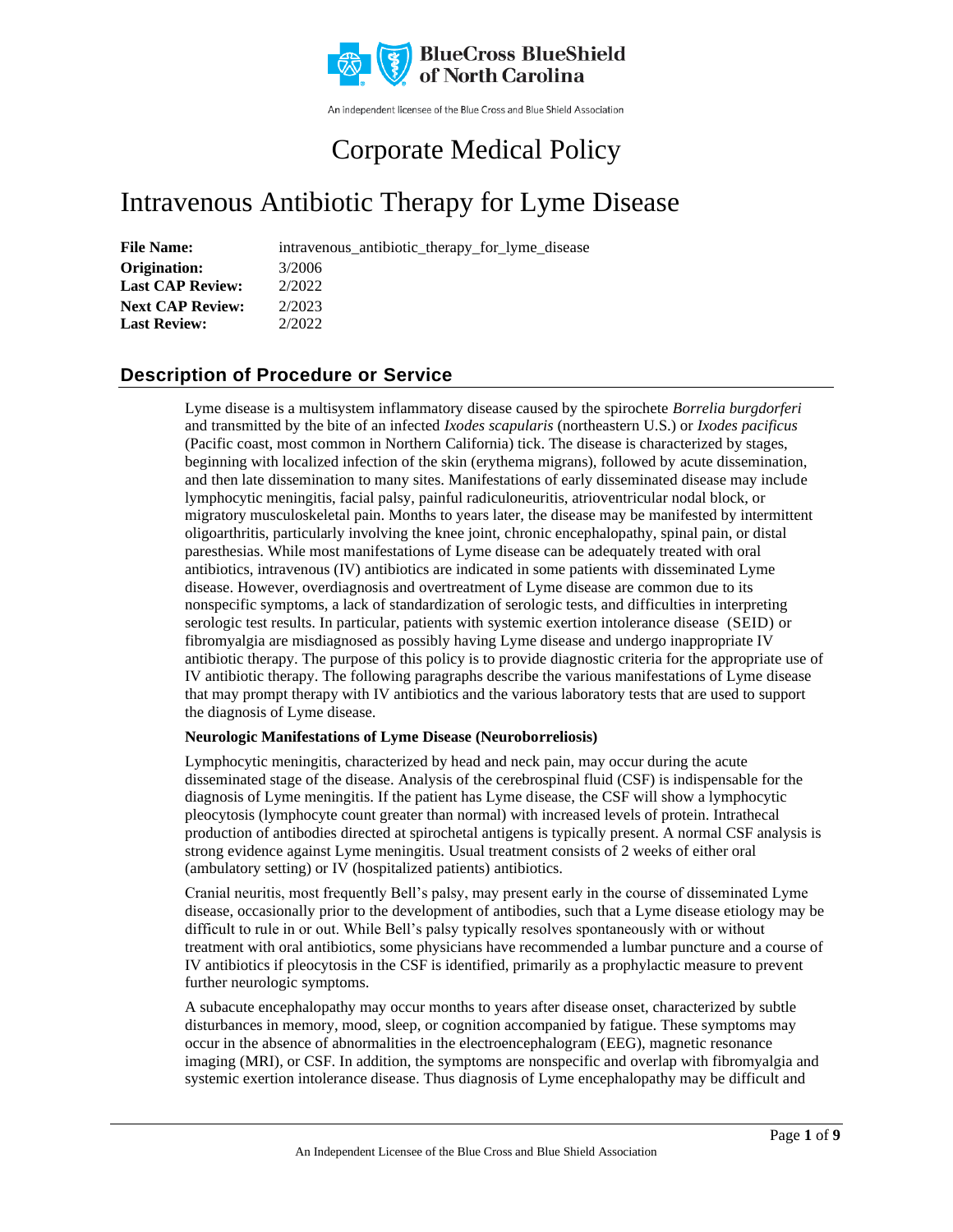may be best diagnosed with a mental status exam or neuropsychological testing. However, treatment with IV antibiotics is generally not indicated unless CSF abnormalities are identified.

Much rarer, but of greater concern, is the development of encephalomyelitis, characterized by spastic paraparesis, ataxias, cognitive impairment, bladder dysfunction, and cranial neuropathy. CSF examination reveals a pleocytosis and an elevation in protein. Selective synthesis of anti-spirochetal antibodies can also be identified. A course of IV antibiotics with 2 weeks of ceftriaxone is suggested when CSF abnormalities are identified.

A variety of peripheral nervous system manifestations of Lyme disease have also been identified. Symptoms of peripheral neuropathy include paresthesias, or radicular pain with only minimal sensory signs. Patients typically exhibit electromyographic (EMG) or nerve conduction velocity abnormalities. CSF abnormalities are usually seen only in those patients with a coexistent encephalopathy.

#### **Cardiac Manifestations of Lyme Disease**

Lyme carditis may appear during the early disseminated stage of the disease; symptoms include atrioventricular heart block, tachyarrhythmias, and myopericarditis. Antibiotics are typically given, although no evidence has demonstrated hastened resolution of symptoms. Both oral and IV regimens have been advocated. Intravenous regimens are typically used in patients with a high-degree atrioventricular block or a PR interval on the electrocardiogram of greater than 0.3 seconds. Patients with milder forms of carditis may be treated with oral antibiotics.

#### **Lyme Arthritis**

Lyme arthritis is a late manifestation of infection and is characterized by an elevated Immunoglobulin G (IgG) response to *B. burgdorferi* and intermittent attacks of oligoarticular arthritis, primarily in the large joints such as the knee*.* Patients with Lyme arthritis may be successfully treated with a 30-day course of oral doxycycline or amoxicillin, but care must be taken to exclude simultaneous central nervous system (CNS) involvement, requiring IV antibiotic treatment. In the small subset of patients who do not respond to oral antibiotics, an additional 30-day course of oral or IV antibiotics may be recommended.

#### **Fibromyalgia and Systemic Exertion Intolerance Disease**

Fibromyalgia and systemic exertion intolerance disease are the diseases most commonly confused with Lyme disease. Fibromyalgia is characterized by musculoskeletal complaints, multiple trigger points, difficulty in sleeping, generalized fatigue, headache, or neck pain. The joint pain associated with fibromyalgia is typically diffuse, in contrast to Lyme arthritis, which is characterized by marked joint swelling in one or a few joints at a time, with few systemic symptoms. Systemic exertion intolerance disease is characterized by multiple subjective complaints, such as overwhelming fatigue, difficulty in concentration, and diffuse muscle and joint pain. In contrast to Lyme disease, both of the above conditions lack joint inflammation, have normal neurologic test results, or have test results suggesting anxiety or depression. Neither fibromyalgia nor systemic exertion intolerance disease has been shown to respond to antibiotic therapy.

### **Treatment of Lyme Disease**

As noted above, treatment with IV antibiotics may be indicated only in patients with symptoms and laboratory findings consistent with CNS or peripheral neurologic involvement and in a small subset of patients with heart block or documented Lyme arthritis who have not responded to oral antibiotics. Typical IV therapy consists of a 2- to 4-week course of ceftriaxone or cefotaxime, both thirdgeneration cephalosporins, or penicillin. No data suggest that prolonged or repeated courses of IV antibiotics are effective. Lack of effect should suggest an incorrect diagnosis or slow resolution of symptoms, which is commonly seen in Lyme disease. In addition, some symptoms may persist after treatment, such as Lyme arthritis; this phenomenon may be related to various self-sustaining inflammatory mechanisms rather than persistent infection.

#### **Related Policy**

Identification of Microorganisms Using Nucleic Acid Probes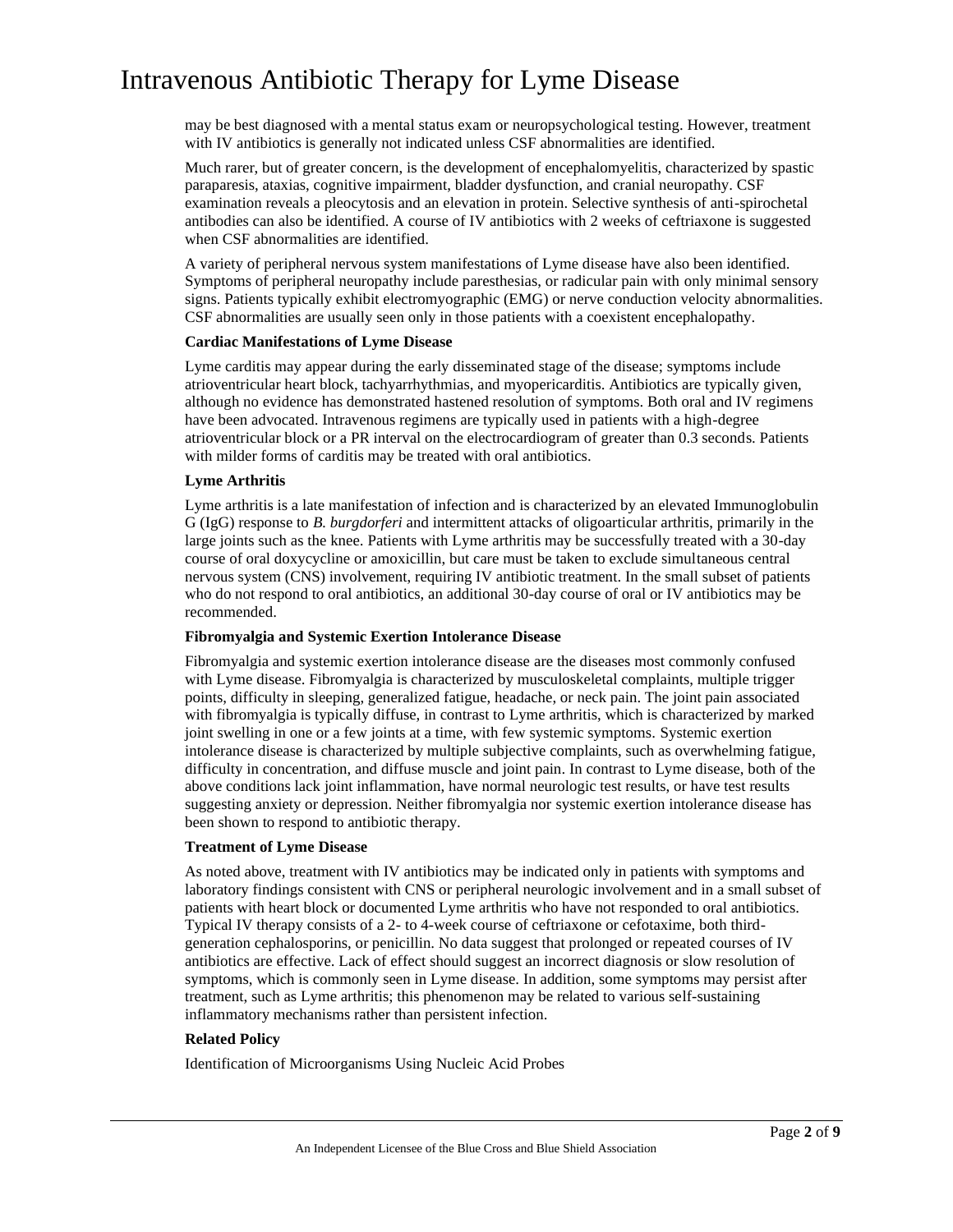*\*\*\*Note: This Medical Policy is complex and technical. For questions concerning the technical language and/or specific clinical indications for its use, please consult your physician.*

### **Policy**

**BCBSNC will provide coverage for intravenous antibiotic therapy for Lyme Disease when it is determined to be medically necessary and when medical criteria and guidelines shown below are met.**

### **Benefits Application**

This medical policy relates only to the services or supplies described herein. Please refer to the Member's Benefit Booklet for availability of benefits. Member's benefits may vary according to benefit design; therefore member benefit language should be reviewed before applying the terms of this medical policy.

### **When Intravenous Antibiotic Therapy for Lyme Disease is covered**

Treatment of Lyme disease consists of oral antibiotics, except for the following indications (I, II or III):

**I.** A 2- to 4-week course of IV antibiotic therapy may be considered medically necessary in patients with neuroborreliosis with objective neurologic complications of documented Lyme disease (see the following for methods of documentation).

### **Objective neurologic findings include:**

- Lymphocytic meningitis with documented cerebrospinal fluid (CSF) abnormalities
- Cranial neuropathy, other than uncomplicated cranial nerve palsy, with documented CSF abnormalities
- Encephalitis or encephalomyelitis with documented CSF abnormalities
- Radiculopathy
- Polyneuropathy

Lyme disease may be documented either on the basis of serologic testing or by clinical findings of erythema migrans in early infection. Documentation of CSF abnormalities is required for suspected CNS infection, as indicated above.

**Serologic documentation of infection requires:**

- Positive or indeterminate enzyme-linked immunosorbent assay (ELISA), AND
- Positive immunoblot blot by CDC criteria.

#### **Documented CSF abnormalities include ALL of the following:**

- Pleocytosis;
- Evidence of intrathecal production of *Borrelia burgdorferi* antibodies in CSF; and
- Increased protein levels.

Polymerase chain reaction (PCR)-based direct detection of *B. burgdorferi* in CSF samples may be considered medically necessary and may replace serologic documentation of infection in patients with a short duration of neurologic symptoms (<14 days) during the window between exposure and production of detectable antibodies.

**II.** A single 2- to 4-week course of IV antibiotics may be considered medically necessary in patients with Lyme carditis, as evidenced by positive serologic findings (defined above) and associated with high degree atrioventricular block or a PR interval of greater than 0.3 second. Documentation of Lyme carditis may include PCR-based direct detection of *B. burgdorferi* in the blood when results of serologic studies are equivocal.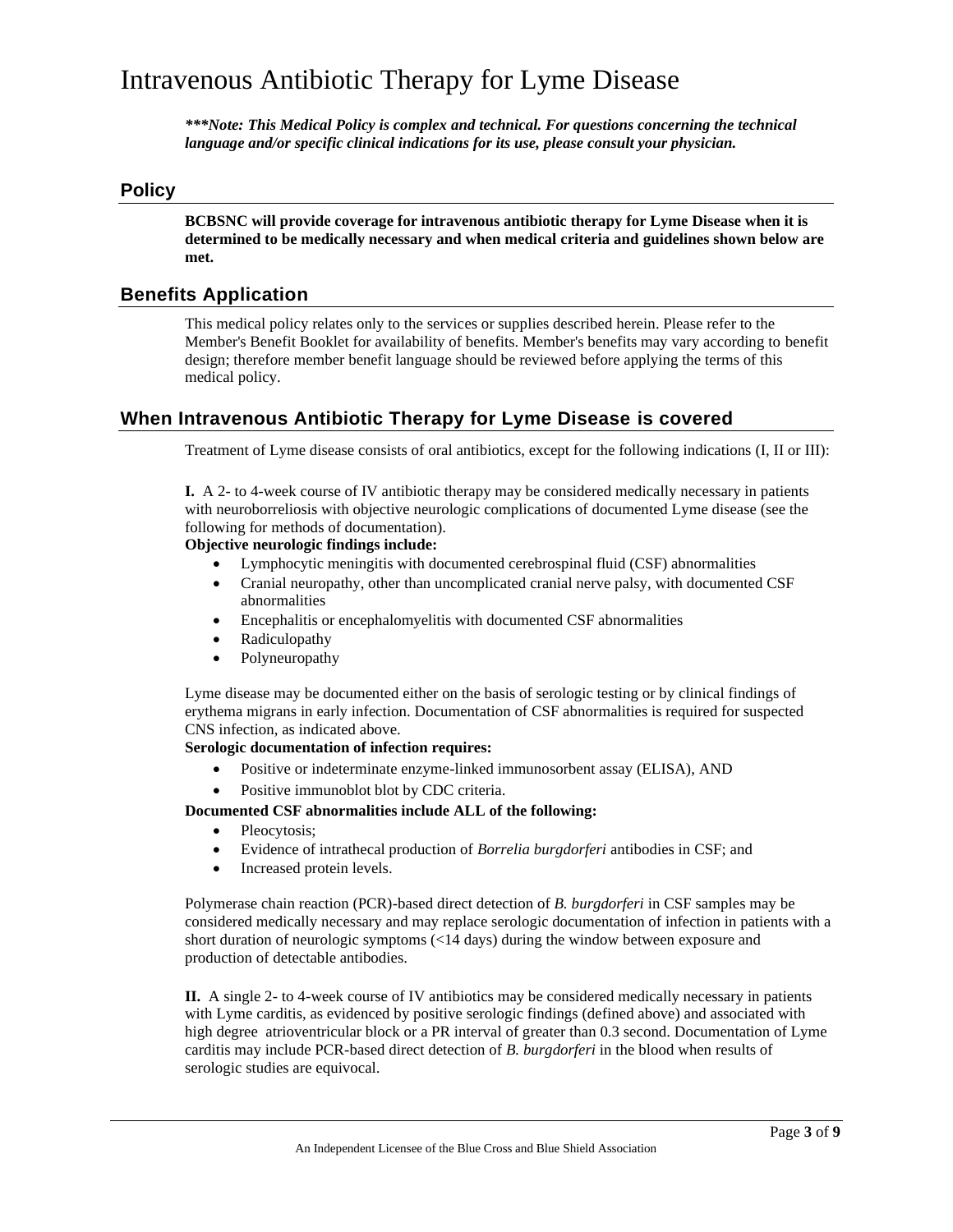**III.** A single 2- to 4-week course of IV antibiotic therapy may be considered medically necessary in the small subset of patients with well-documented Lyme arthritis who have such severe arthritis that it requires the rapid response associated with IV antibiotics. Documentation of Lyme arthritis may include PCR-based direct detection of *B. burgdorferi* in the synovial tissue or fluid when results of serologic studies are equivocal.

### **When Intravenous Antibiotic Therapy for Lyme Disease is not covered**

Intravenous antibiotic therapy is considered not medically necessary in the following situations:

- Patients with symptoms consistent with systemic exertion intolerance disease or fibromyalgia, in the absence of objective clinical or laboratory evidence for Lyme disease;
- Patients with seronegative Lyme disease in the absence of CSF antibodies;
- Initial therapy in patients with Lyme arthritis without coexisting neurologic symptoms;
- Cranial nerve palsy (e.g., Bell's palsy) without clinical evidence of meningitis;
- Post-antibiotic Lyme arthritis (unresponsive to 2 courses of oral antibiotics or to 1 course of oral and 1 course of intravenous antibiotic therapy);
- Patients with vague systemic symptoms without supporting serologic or CSF studies;
- Patients with a positive ELISA test, unconfirmed by an immunoblot or Western blot test (see definition above);
- Patients with an isolated positive serologic test in the setting of multiple negative serologic studies;
- Patients with chronic ( $>6$  months) subjective symptoms ("post-Lyme syndrome") after receiving recommended treatment regimens for documented Lyme disease.

Repeat or prolonged courses (e.g., greater than 4 weeks) of IV antibiotic therapy are considered not medically necessary.

### **Policy Guidelines**

Lyme disease is a multisystem inflammatory disease caused by *Borrelia burgdorferi* and transmitted by the bite of an infected ixodid tick. Oral antibiotics usually are adequate for treatment of Lyme disease, but in some cases, a 2-4-week course of intravenous (IV) antibiotics may be appropriate such as in cases of Lyme arthritis, carditis or objective neurologic complications. Evidence has not shown a benefit to prolonged (greater than 4 weeks) or repeat courses of IV antibiotics. Therefore, repeat or prolonged courses of antibiotic therapy are considered not medically necessary.

For individuals with confirmed Lyme disease who receive prolonged or repeated courses of antibiotic therapy, the evidence includes randomized controlled trials (RCTs). Relevant outcomes are symptoms, change in disease status, morbid events, and health status measures. Oral antibiotics usually are adequate for treatment of Lyme disease, though, in some persistent cases, a 2- to 4-week course of IV antibiotics may be appropriate. Evidence from RCTs has not shown a benefit to prolonged  $(>4$  weeks) or repeat courses of oral or IV antibiotics. The evidence is sufficient to determine that the technology is unlikely to improve the net health outcome,

### **Billing/Coding/Physician Documentation Information**

This policy may apply to the following codes. Inclusion of a code in this section does not guarantee that it will be reimbursed. For further information on reimbursement guidelines, please see Administrative Policies on the Blue Cross Blue Shield of North Carolina web site at www.bcbsnc.com. They are listed in the Category Search on the Medical Policy search page.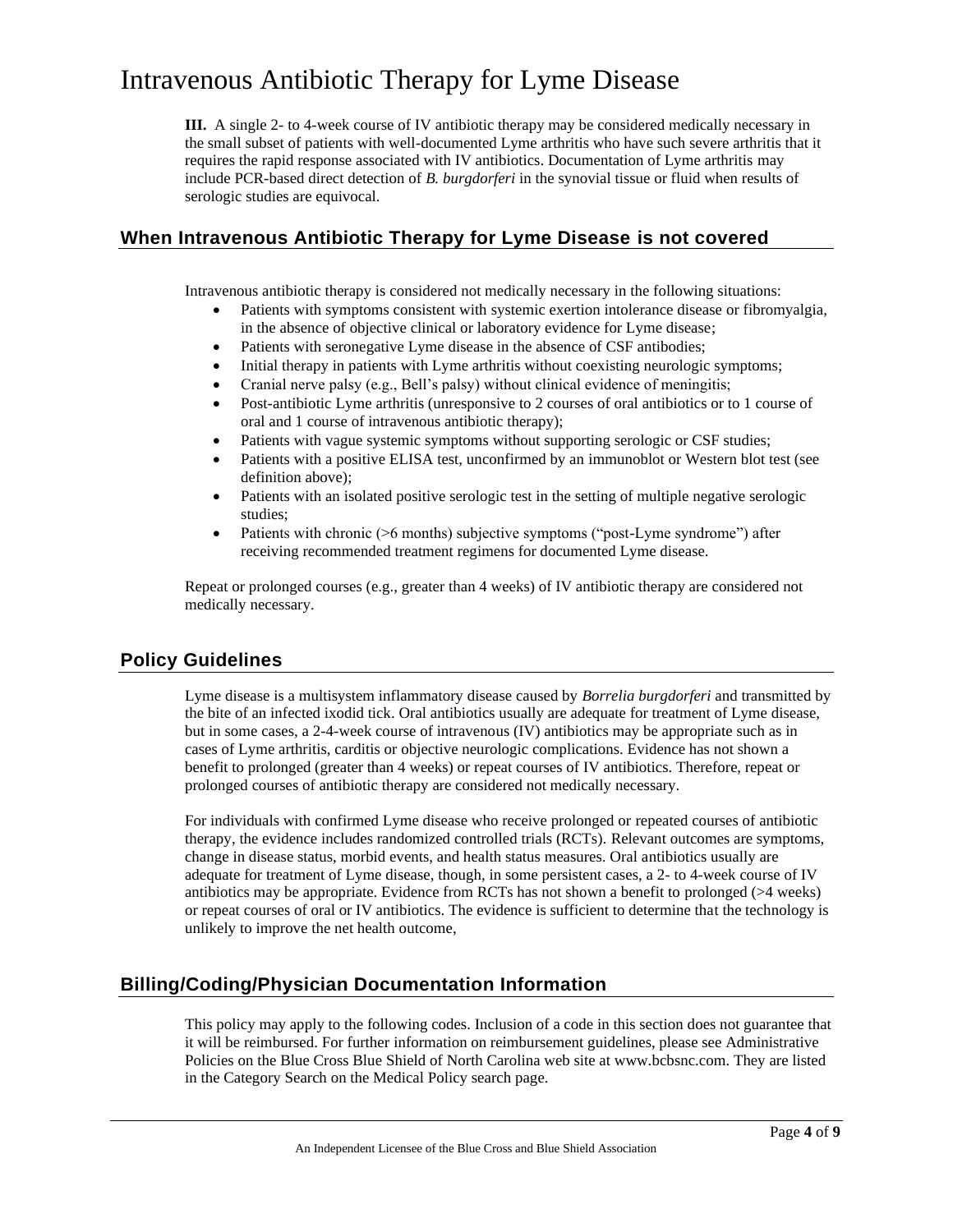*Applicable codes*: *S9494, S9497*

BCBSNC may request medical records for determination of medical necessity. When medical records are requested, letters of support and/or explanation are often useful, but are not sufficient documentation unless all specific information needed to make a medical necessity determination is included.

### **Scientific Background and Reference Sources**

BCBSA Medical Policy Reference Manual [Electronic Version]. 5.01.08, 4/1/05

Centers for Disease Control and Prevention (CDC). Lyme Disease--United States, 2001-2002. MMWR Morb Mortal Wkly Rep. 2004 May 7;53(17):365-9. Accessed 2/13/06 at http://www.cdc.gov/mmwr/preview/mmwrhtml/mm5317a4.htm

Centers for Disease Control and Prevention (CDC). Notice to readers: caution regarding testing for Lyme disease. MMWR Morb Mortal Wkly Rep. 2005 Feb 11; 54(05);125. Accessed 1/23/06 at http:// www.cdc.gov/mmwr/preview/mmwrhtml/mm5405a6.htm

U.S. Food and Drug Administration (FDA). Public Health Advisory. Assays for Antibodies to *Borrelia burgdorferi*; Limitations, Use, and Interpretation for Supporting a Clinical Diagnosis of Lyme Disease. July 7, 1997. Accessed 2/13/06 at http://www.fda.gov/cdrh/lyme.html

Wormser GP, Nadelman RB, Dattwyler RJ et al. Practice guidelines for the treatment of Lyme disease. The Infectious Diseases Society of America. Clin Infect Dis 2000; 31(suppl 1):1-14. Accessed 1/23/06 at http:// www.cdc.gov/ncidod/dvbid/lyme/IDSA2000.pdf

BCBSA Medical Policy Reference Manual [Electronic Version]. 5.01.08, 3/7/06

Halperin JJ, Shapiro Ed. Logigian E et al. Practice Parameter: Treatment of nervous system Lyme disease (an evidence-based review). Report of the Quality Standards Subcommittee of the American Academy of Neurology. Neurology 2007; 69(1):91-102. Retrieved 2/4/08 from http://www.neurology.org/cgi/rapidpdf/ 01.wnl.0000265517.66976.28v1.pdf

Feder HM, Johnson BJ, et al. A Critical Appraisal of "Chronic Lyme Disease." N Engl J Med 2007; 357:1422-1430

Wormser GP, Dattwyler RJ, Shapiro ED, et al. The clinical assessment, treatment, and prevention of lyme disease, human granulocytic anaplasmosis, and babesiosis: clinical practice guidelines by the Infections Diseases Society of America. Clin Infect Dis 2006; 43(9):1089-134.

BCBSA Medical Policy Reference Manual [Electronic Version]. 5.01.08, 6/14/07

American College of Rheumatology. Appropriateness of parenteral antibiotic treatment for patients with presumed Lyme disease. A joint statement of the American College of Rheumatology and the Council of the Infectious Diseases Society of America. Ann Intern Med 1993; 119(6):518

BCBSA Medical Policy Reference Manual [Electronic Version]. 5.01.08, 7/09/09

BCBSA Medical Policy Reference Manual [Electronic Version]. 5.01.08, 12/09/10

BCBSA Medical Policy Reference Manual [Electronic Version]. 5.01.08, 12/08/11

Specialty Matched Consultant Advisory Panel – 2/29/12

BCBSA Medical Policy Reference Manual [Electronic Version]. 5.01.08, 9/13/12

Specialty Matched Consultant Advisory Panel – 2/20/13

BCBSA Medical Policy Reference Manual [Electronic Version]. 5.01.08, 1/9/14

Specialty Matched Consultant Advisory Panel – 2/25/14

BCBSA Medical Policy Reference Manual [Electronic Version]. 5.01.08, 1/15/15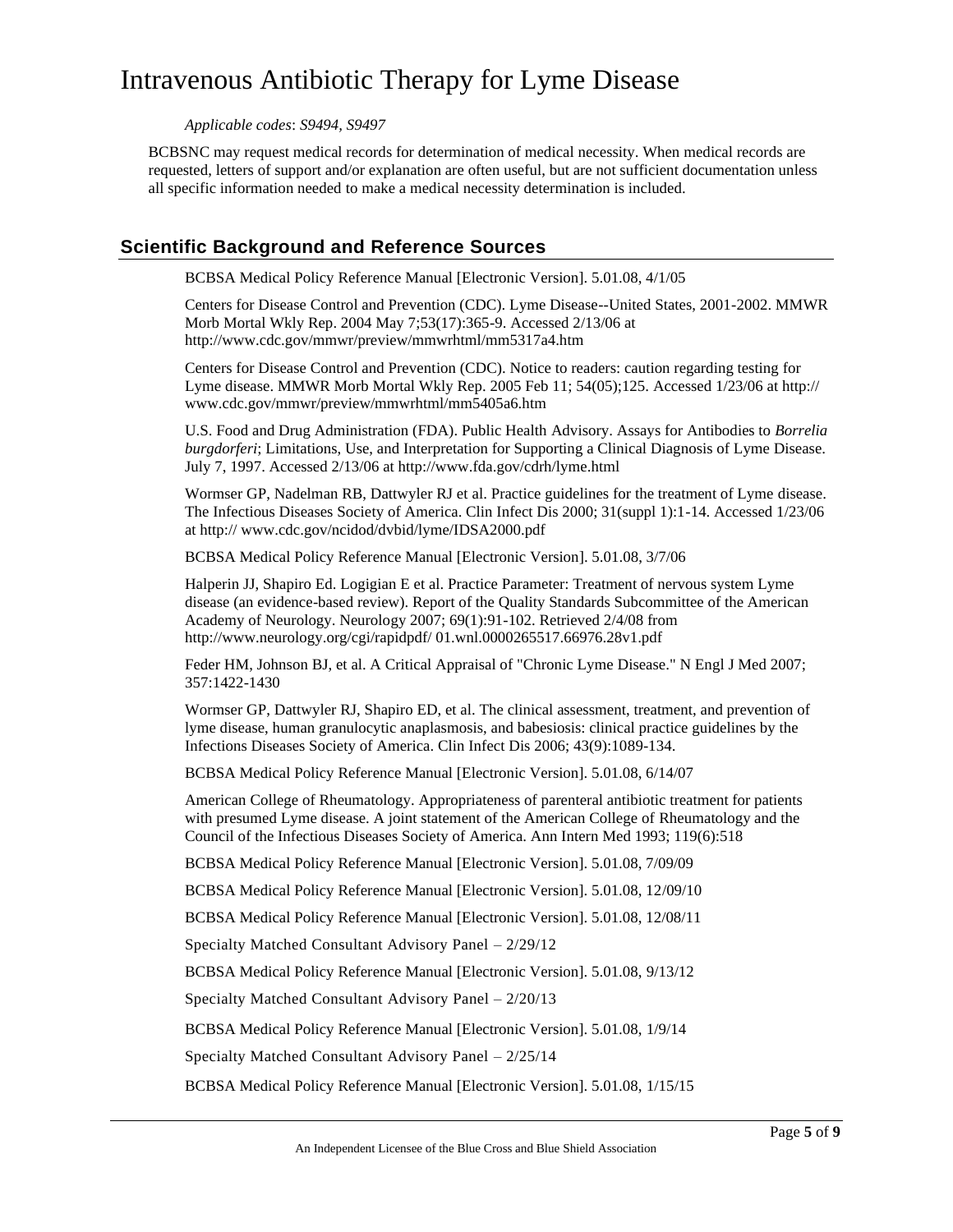Specialty Matched Consultant Advisory Panel – 2/25/15 Myalgic Encephalomyelitis/Chronic Fatigue Syndrome (ME/CFS). Key Facts. Institute of Medicine. February 2015. Available at [http://www.iom.edu/~/media/Files/Report%20Files/2015/MECFS/MECFS\\_KeyFacts.pdf](http://www.iom.edu/~/media/Files/Report%20Files/2015/MECFS/MECFS_KeyFacts.pdf) . Accessed on April 2, 2015 BCBSA Medical Policy Reference Manual [Electronic Version]. 5.01.08, 10/15/15 Specialty Matched Consultant Advisory Panel – 2/2016 BCBSA Medical Policy Reference Manual [Electronic Version]. 5.01.08, 10/13/2016 Specialty Matched Consultant Advisory Panel – 2/2017 BCBSA Medical Policy Reference Manual [Electronic Version]. 5.01.08, 10/12/2017 Specialty Matched Consultant Advisory Panel – 3/2018 BCBSA Medical Policy Reference Manual [Electronic Version]. 5.01.08, 10/10/2018 Specialty Matched Consultant Advisory Panel – 2/2019 Medical Director review 4/2019 BCBSA Medical Policy Reference Manual [Electronic Version]. 5.01.08, 10/17/2019 Specialty Matched Consultant Advisory Panel – 2/2020 BCBSA Medical Policy Reference Manual [Electronic Version]. 5.01.08, 10/15/2020 Specialty Matched Consultant Advisory Panel – 2/2021 BCBSA Medical Policy Reference Manual [Electronic Version]. 5.01.08, 10/14/2021 Specialty Matched Consultant Advisory Panel – 2/2022

### **Policy Implementation/Update Information**

3/2/06 Notification of new policy. Treatment of Lyme Disease consists of oral antibiotics, except for the following indications: A 2-to 4-week course of IV antibiotic therapy may be considered medically necessary (1) in patients with neuroborreliosis with objective neurologic complications of documented Lyme Disease. Objective neurologic findings include lymphocytic meningitis associated with CSF abnormalities, Bell's palsy or other cranial neuropathy associated with CSF abnormalities, encephalitis or encephalomyelitis associated with CSF abnormalities, radiculopathy, polyneuropathy; (2) in patients with Lyme carditis as evidenced by positive serologic findings and associated with a high degree of atrioventricular block or a PR interval of greater than 0.3 second; (3) in the small subset of patients with welldocumented Lyme arthritis who have such severe arthritis that it requires the rapid response associated with IV antibiotics.

Lyme Disease may be documented either on the basis of serologic testing or examination of the CSF. Positive serologic diagnosis is defined as both (1) positive or indeterminate ELISA test as characterized by IgG showing a titer >800 (positive) or a titer between 1:200 and 1:400 (indeterminate) or IgM ELISA test showing a titer of >200 (positive) or 1:100 (indeterminate) and (2) positive immunoblot or Western blot as characterized by (1) 2 of the 8 most common IgM antibody bands to spirochetal antigens are present or 5 of the 10 most frequent IgG antibody bands are present. All positive or indeterminate ELISA tests must be confirmed with immunoblot. Positive CSF findings include all of the following: pleocytosis; evidence of intrathecal production of *B.burgdorferi* antibodies in CSF; and increased protein levels.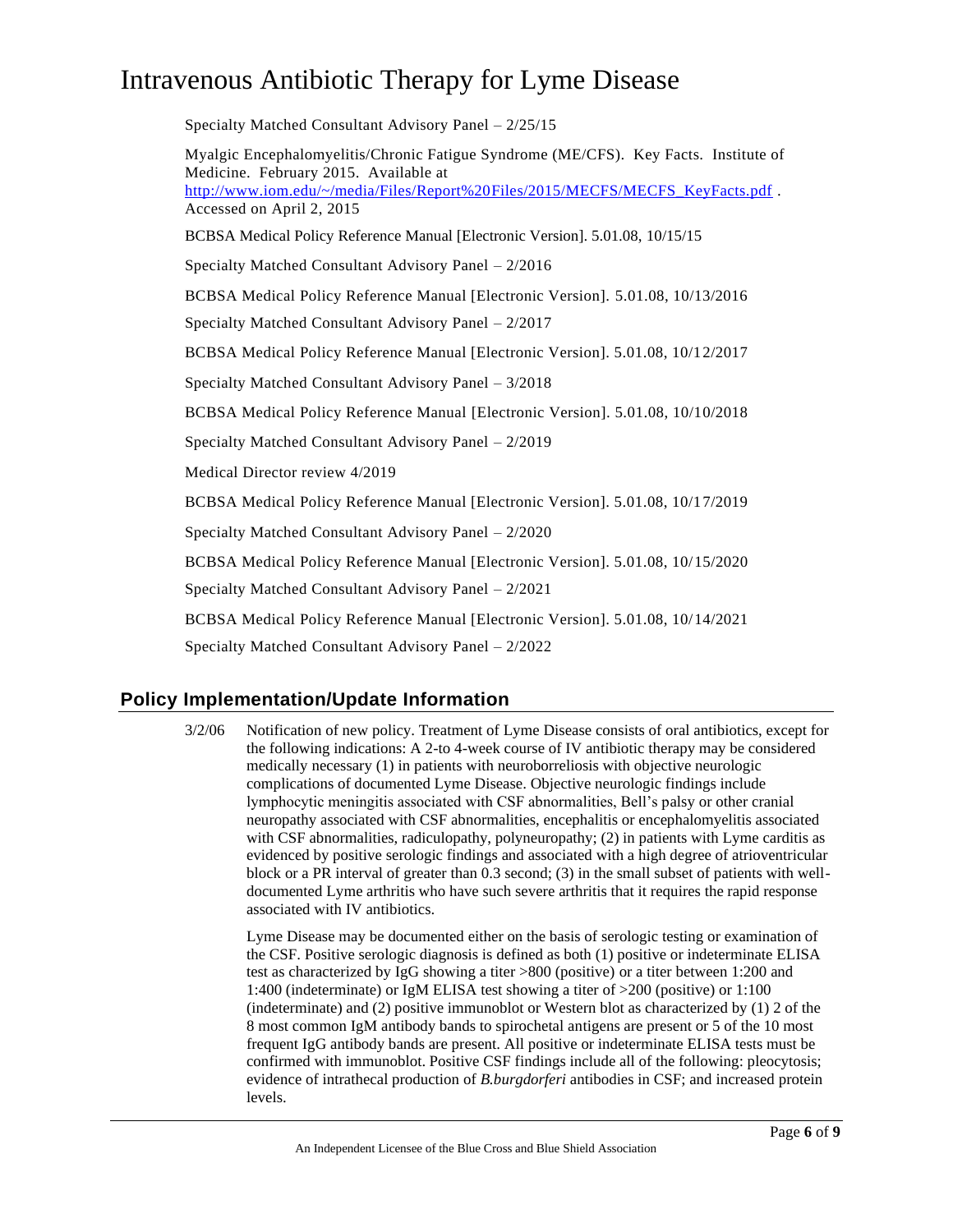IV antibiotic therapy for Lyme Disease is considered not medically necessary in the following situations: patients with symptoms consistent with chronic fatigue syndrome or fibromyalgia; patients with seronegative Lyme disease in the absence of CSF antibodies; initial therapy in patients with Lyme arthritis without coexisting neurologic symptoms; patients with vague systemic symptoms without supporting serologic or CSF studies; patients with a positive ELISA test, unconfirmed by an immunoblot or Western blot test; patients with an isolated positive serologic test in the setting of multiple negative serologic studies; repeat or prolonged courses (greater than 4 weeks) of antibiotic therapy.

The following are considered investigational: Repeat PCR-based direct detection of *B. burgdorferi* as a justification for continuation of IV antibiotics beyond 1 month in patients with persistent symptoms or as a technique to follow therapeutic response; PCR-based direct detection of *B. burgdorferi* in urine samples; genotyping or phenotyping of *B. burgdorferi;*  CPT codes 87475 and 87477*.*

Notification given 3/2/06. Effective date 5/8/06.

- 5/5/08 Item A.2 in the When Covered section revised to read, "Cranial neuropathy, other than uncomplicated cranial nerve palsy, with documented CSF abnormalities." Revised the last sentence in Item C. to read, "Documentation of Lyme arthritis requires either unequivocal serologic studies, or when serologic studies are equivocal, PCR-based direct detection of B. burgdorferi in the synovial fluid." Also added bullet to Item C. with the following statement: "Patients who have persistent or recurrent joint swelling after a recommended course of oral antibiotic therapy should be re-treated with another 4-week course of oral antibiotics or with a 2-4 week course of intravenous ceftriaxone. A second 4-week course of oral antibiotic therapy is recommended for the patient whose arthritis has substantively improved but has not yet completely resolved, reserving intravenous antibiotic therapy for those patients whose arthritis failed to improve at all or worsened. Clinicians should consider waiting several months before initiating re-treatment with antimicrobial agents because of the anticipated slow resolution of inflammation after treatment." The following statements added to the Not Covered section: "Cranial nerve palsy (e.g. Bell's palsy) without clinical evidence of meningitis" and "Antibiotic-refractory Lyme arthritis (unresponsive to 2 courses of oral antibiotics or to 1 course of oral and 1 course of intravenous antibiotic therapy)." Statement from the American Academy of Neurology added to Policy Guidelines section. References updated. Specialty Matched Consultant Advisory Panel review 3/31/08. Notification given 5/5/08. Effective date 8/11/08. (adn)
- 3/16/10 Description section revised (information describing the tests for diagnosis of LD updated). In the When Covered section: added the word "documented" to Items A.1. and A.3 and deleted the word "associated." The sentence following A.5. revised to read: Lyme disease may be documented either on the basis of serologic testing or by clinical findings of erythema migrans in early infection. Documentation of CSF abnormalities is required for suspected CNS infection, as indicated above. The last statement under Item A revised to read: PCRbased direct detection of B. burgdorferi in CSF samples may be considered medically necessary and may replace serologic documentation of infection in patients with a short duration of neurologic symptoms (<14 days) during the window between exposure and production of detectable antibodies. In the When Not Covered section, added statement number 9 to Item A that reads: [IV antibiotic therapy for LD is considered not medically necessary in] patient with chronic (>6 months) subjective symptoms ("post-Lyme syndrome") after receiving recommended treatment regimens for documented Lyme disease. Updated the supporting rationale in the Policy Guidelines section. References updated. Specialty Matched Consultant Advisory Panel review 2/11/10. (adn)
- 6/22/10 Policy Number(s) removed (amw)
- 4/12/11 Added the following to the Description section: CXCL 13 is a B lymphocyte chemoattractant and has been reported to be elevated in acute neuroborreliosis, and a potential marker for successful treatment. Added Item F. to the NonCovered section: Determination of levels of the B lymphocyte chemoattractant CXCL 13 for diagnosis or monitoring treatment is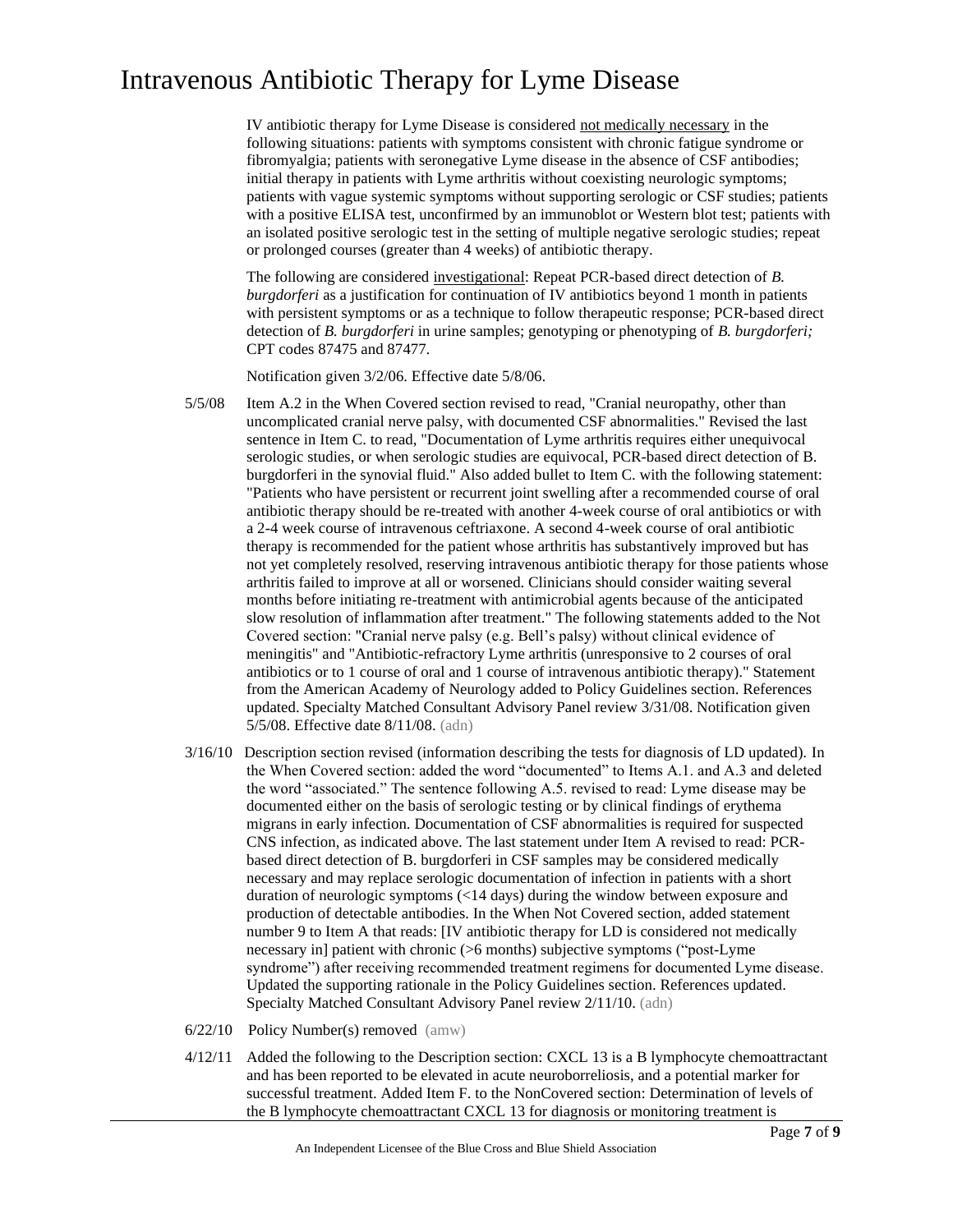considered **investigational**. Added the following rationale to the Policy Guidelines section: CXCL13 is a B lymphocyte chemoattractant that has been reported to be elevated in acute neuroborreliosis; thus it is a potential marker for successful treatment. However, data are limited. Additional research is necessary to determine diagnostic and treatment utility. Its use for the diagnosis of Lyme disease or monitoring treatment is considered investigational. Specialty Matched Consultant review 2/23/11. (adn)

- 3/30/12 Added the following to the Description section under Polymerase Chain Reaction (PCR): (but may not be indicated with recent history of tick bite or exposure). Added C6 peptide ELISA to the list of investigational diagnostic testing. Added "Patients with symptoms consistent with chronic fatigue syndrome or fibromyalgia, in the absence of objective clinical or laboratory evidence for Lyme disease" to When Intravenous Antibiotic Therapy and Testing for Lyme Disease is not covered. Policy Guidelines section extensively revised. Added reference. Specialty Matched Consultant review 2/29/12. (sk)
- 11/27/12 Reference added. Related policy added. Medical director review. No change to policy statement. (sk)
- 3/12/13 Specialty Matched Consultant Advisory Panel review 2/20/13. No change to policy statement. (sk)
- 4/1/14 Reference added. Specialty Matched Consultant Advisory Panel review 2/25/14. Medical Director review. No change to Policy statement. (sk)
- 4/28/15 References added. Specialty Matched Consultant Advisory Panel review 2/25/15. The disease name "chronic fatigue syndrome" changed to "systemic exertion intolerance disease" throughout the document to reflect new recommendation of the Institute of Medicine. No change to Policy statement. (sk)
- 12/30/15 Reference added. (sk)
- 4/1/16 Specialty Matched Consultant Advisory Panel review 2/24/2016. (sk)
- 3/31/17 Reference added. Policy Guidelines updated. Specialty Matched Consultant Advisory Panel review 2/22/2017. Codes S9494 and S9497 added to Billing/Coding section. (sk)
- 1/26/18 Reference added. (sk)
- 3/29/18 0041U, 0042U, 0043U, and 0044U added to Billing/Coding section. (sk)
- 5/25/18 Specialty Matched Consultant Advisory Panel review 3/2018. (sk)
- 3/12/19 Added additional clarification in "Description" section regarding ELISA and Western blot testing and timing of symptom presence. Reference added. Specialty Matched Consultant Advisory Panel review 2/20/2019. (krc)
- 4/1/19 Information related to diagnostic testing for Lyme Disease removed from policy. See policy titled "Lyme Disease AHS G2143" for more information. (sk)
- 3/10/20 Reference added. Specialty Matched Consultant Advisory Panel review 2/19/2020. No change to policy statements. (krc)
- 3/9/21 Reference added. Specialty Matched Consultant Advisory Panel review 2/17/2021. No change to policy statements. (sk)